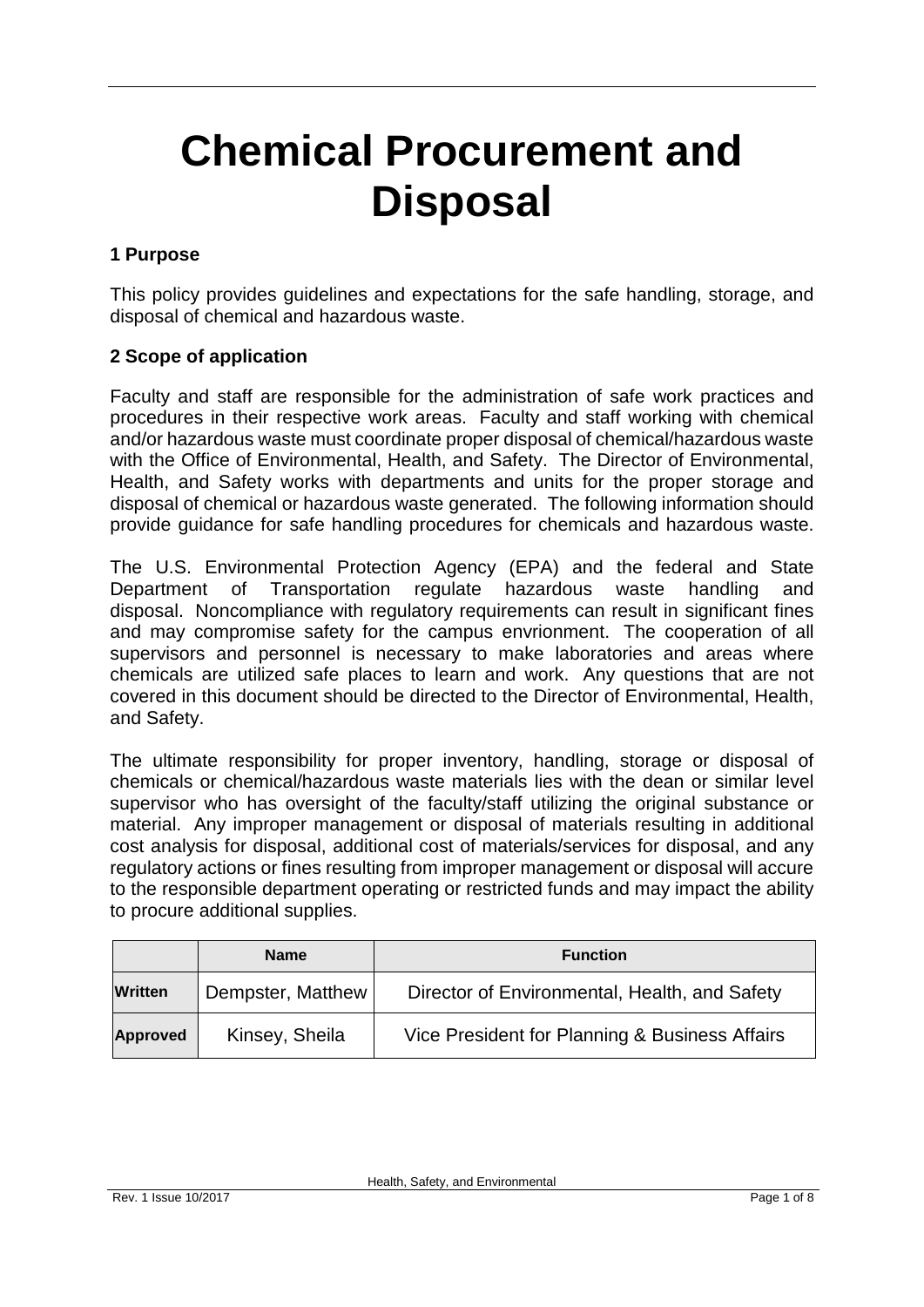|                 | <b>Issue</b> |
|-----------------|--------------|
| <b>Previous</b> | Original     |

#### **Contents**

#### Page

| 10 Safety Officer (Office of Environmental, Health, and Safety Responsibilities6 |  |
|----------------------------------------------------------------------------------|--|
|                                                                                  |  |
|                                                                                  |  |
|                                                                                  |  |
|                                                                                  |  |
|                                                                                  |  |

# **3 Definitions / Terms / Abbreviations**

#### **Hazardous Waste**

According to the EPA, hazardous waste is any waste that is ignitable (flash point of < 140 F) or corrosive (pH of < 2 or >12.5). Reactive chemicals, radioactive materials, poisonous materials, carcinogens, biohazards, compressed gasses, toxic chemicals, and infectious items and other specifically listed materials by the EPA are considered toxic or toxic waste. In addition, hazardous wastes may include byproducts and wastes from chemical reactions or unwanted commercial products and chemicals. Hazardous waste determinations are not always straight forward; therefore, the Office of Environmental, Health, and Safety may assist with guidance for handling and proper disposal.

# **4 Safety Data Sheets (SDS) Required**

Safety Data Sheets (SDS) which may be found online and printed out from the manufacturer of the material or chemical, are a good source of information for determining whether a particular material meets criteria to be designated as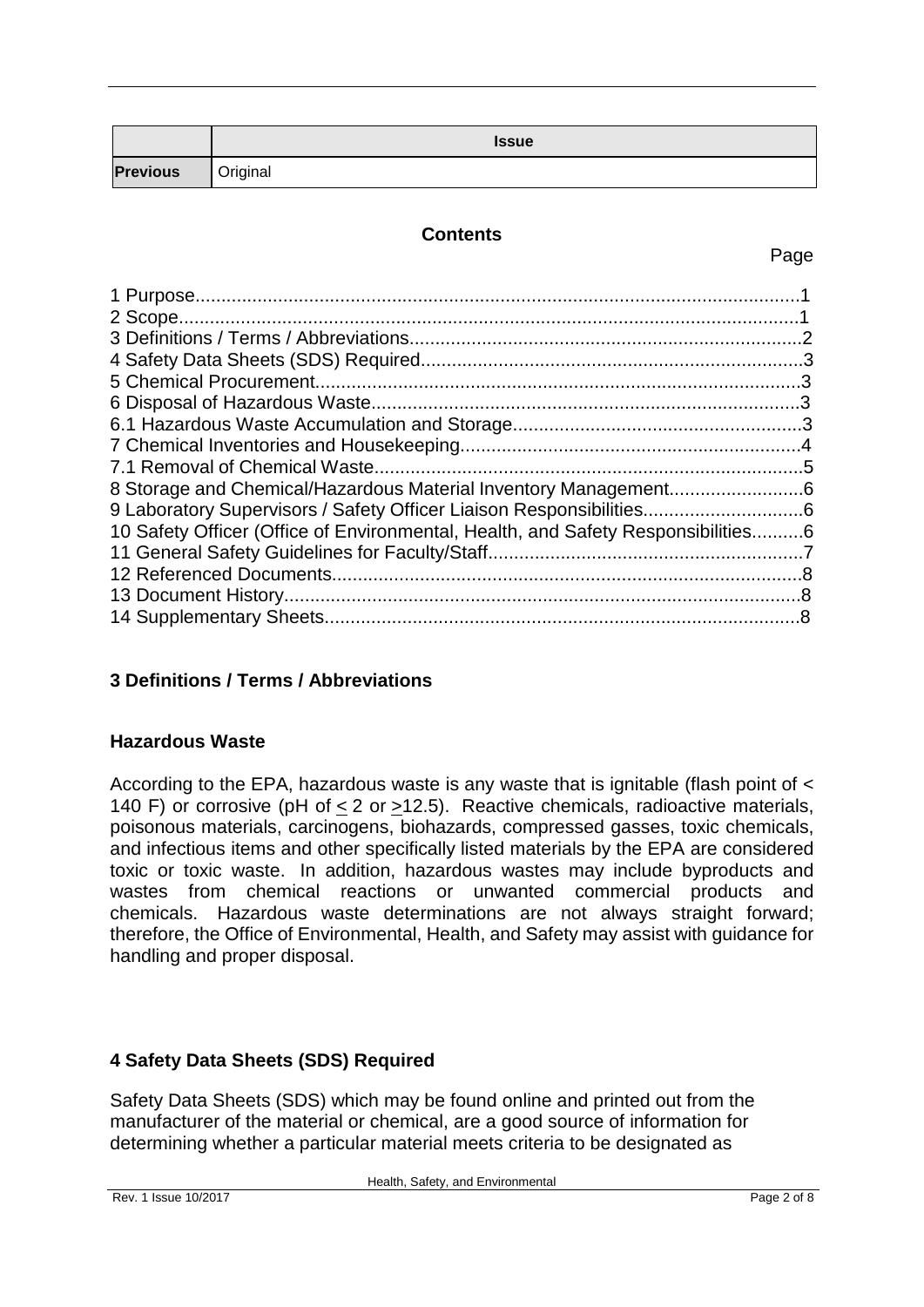hazardous. SDSs must be accessible and available in laboritories or other spaces that store or utilize chemicals. All chemicals must be labeled and stored in appropriate containers. Department chairs are responsible for assigning duties for maintaining the SDS sheets for each lab in the academic departments; supervisors of non-academic units that deal with hazardous materials or waste are responsible for assigned duties for maintaining the SDS sheets for each space where hazardous materials or waste is present.

# **5 Chemical Procurement**

Faculty and Staff responsible for purchasing chemicals and materials for there respective departments will be responsible for ensuring that prior to any purchase, the New Chemical & Material Safety Approval Form has been completed and submitted to the Office of Environmental, Health and Safety. This form can be located at <http://www.methodist.edu/ehs-forms>

# **6 Disposal of Hazardous Waste**

Hazardous waste may not be disposed of in the trash or drain**.** Hazardous waste must be collected, submitted to the Office of Environmental, Health, and Safety, and shipped to a permitted treatment, storage, or disposal facility. Improperly managed hazardous waste can present a safety hazard to the campus students and employees, create a physical hazard to plumbing and buildings, and create an environmental hazard should releases occur to the air, ground, or water.

# **6.1 Hazardous Waste Accumulation and Storage**

The following are general guidelines for accumulating and storing hazardous waste. More detailed information is available from the Director of Environmental, Health, and Safety.

Safety Data Sheets (SDS) must be accurate and maintained in a designated place in any area containing chemicals or hazardous waste.

Appropriate personal protective equipment (eye protection, gloves, aprons, etc.) must be worn when dealing with chemicals and hazardous materials or hazardous waste.

Hazardous waste should be stored near the point of generation or in the lab or work area in which it is generated. Waste should be consolidated in one place – not spread out in several different locations.

All occupants must be familiar with the activities/experiments of the area.

Hazardous waste should not be removed without prior authorization from the Office of Environmental, Health, and Safety.

Health, Safety, and Environmental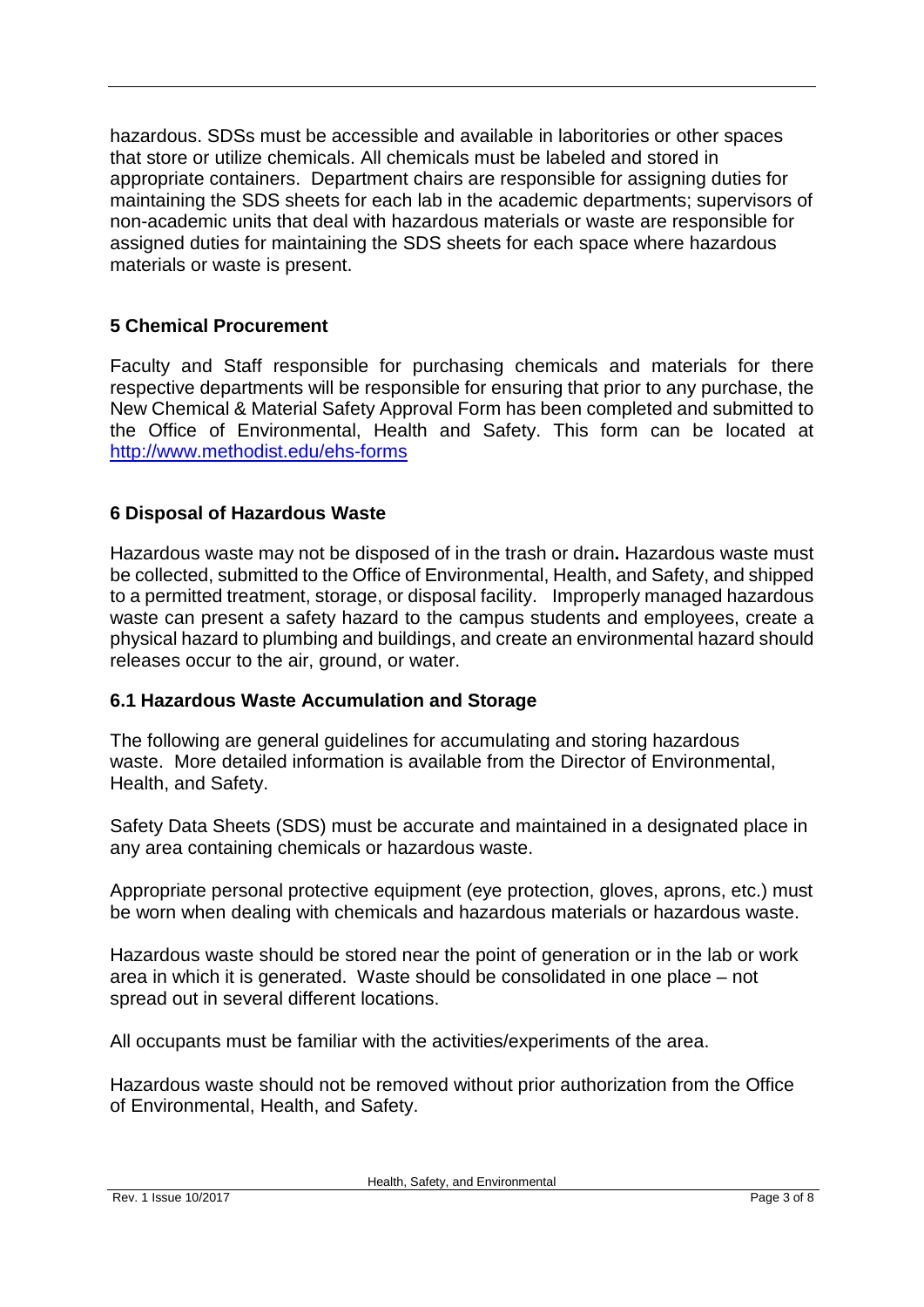Waste material must be compatible with the collection container, e.g., corrosives must not be stored/collected in metal containers. When possible, plastic containers are preferred to glass, as they are less likely to break if knocked over. If a particular waste is generated on a fairly large scale, as with some solvents, a 2 ½ gallon plastic container may be appropriate for collection.

Only similar wastes should be collected in the same container. Mixing incompatible or different types of wastes may cause a chemical reaction or greatly increase disposal costs. It may be necessary to have different waste containers accumulating materials, for example, one for non-chlorinated flammable solvents, another for acids, etc.

All chemical/hazardous waste must be collected in tightly closing, leak-proof containers that must be kept closed except when adding waste. Stoppered glassware or beakers are not appropriate waste collection containers. Waste must be collected in appropriate containers and collection containers may not be left open or open with funnels.

Hazardous waste containers must be labeled with the words "Hazardous Waste" in addition to the specific chemical contents.

The label must list the specific contents; for example, flammable solvents – acetone, hexane, etc.

Chemical names must be completely spelled out; abbreviations or chemical structures are not in accordance with regulations.

If empty commercial chemical containers are used to collect waste, the old chemical label must be obliterated and a new label affixed to the container to avoid possible confusion as to the contents.

Only the Safety Officer is authorized to remove chemical or hazardous waste with appropriate notification from the employee responsible for the SDS sheet.

Waste containers and any chemical container must not be stored in a location where a spill could potentially cause a release to the environment. Containers should not be stored next to sinks and ideally not in hoods with sinks. Containers should not be stored on the floor where they can be kicked over, particularly in rooms with floor drains.

#### **7 Chemical Inventories and Housekepping**

For safety reasons, the chemicals on-hand in the laboratory/work area should be limited to those actually in use or planned for use during the year. Chemical inventories must be taken annually and unwanted, unneeded, or duplicate chemicals must be removed. During the year, Semesterly reviews should be completed to include monitoring all containers for good condition, clear labels, taking corrective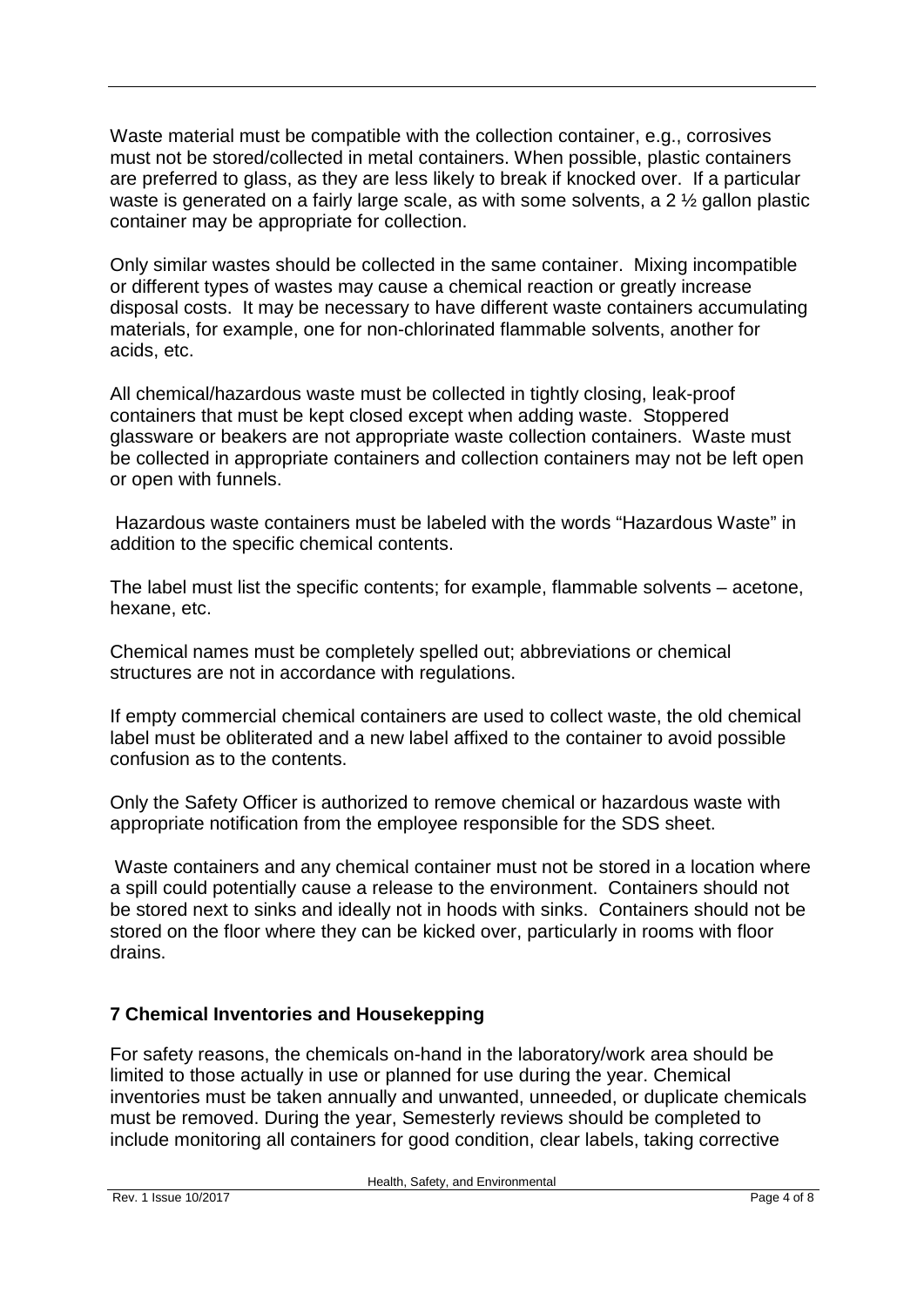action if necessary, and a reconciliation of the SDS sheet.

All laboratory/work area is subject to inspection by the Environmental Protection Agency (EPA) or MU Safety Officer. In order to be compliant with EPA rules the following steps by supervisors of laboratories/work areas are required:

- Weekly inspections; with notification to the Safety Officer regarding removal of hazardous materials or waste when necessary
- Segregation and containment of wastes in proper containers
- Storage in separate containers for different types of waste
- Closed containers

Department heads and supervisors share responsibility to ensure students and faculty/staff properly dispose of any wastes or residuals from their work. Department heads and supervisors must ensure faculty/staff properly dispose of any wastes or residuals prior to the faculty/staff leaving MU. Department heads must supervise and designate appropriate personnel to act as the Safety Officer Liaison for handling and removal of chemicals or hazardous waste and ensuring complete compliance for safety and safe handling of chemicals and/or hazardous waste.

The Safety Officer will conduct periodic inspections (at least annually) and review compliance for handling and storage of chemicals or hazardous waste. The Safety Officer Liaison works collaboratively with the Safety Officer regarding inventory and policy requirements.

#### **7.1 Removal of Chemical Waste**

Chemical or hazardous waste must be removed as soon as possible in accordance with EPA and expectations outlined in this policy. Safety Officer liaisons responsible for proximate work labs or areas or similar disciplines coordinate disposal of chemicals in order to ensure efficient use of supplies.

The Safety Officer Liaison must notify the Office of Environmental, Health, and Safety to arrange for disposal of chemical or harzardous waste material. A Environmental Safety Request Form must be completed and the composition of the waste and quantity and size of containers must be noted. Waste components must be listed on the form along with approximate percentages of each component. For example, methylene chloride 50%, water 50%. This form can be located at [http://www.methodist.edu/ehs-forms.](http://www.methodist.edu/ehs-forms)

When it is necessary to dispose of chemicals, all containers must be in good condition, sealed tightly, free of spillage on the outside of the container and clearly labeled for transport; the Safety Officer Liaison must contact the Safety Officer to schedule removal/disposal. The Safety Officer will remove the waste from the lab/work area.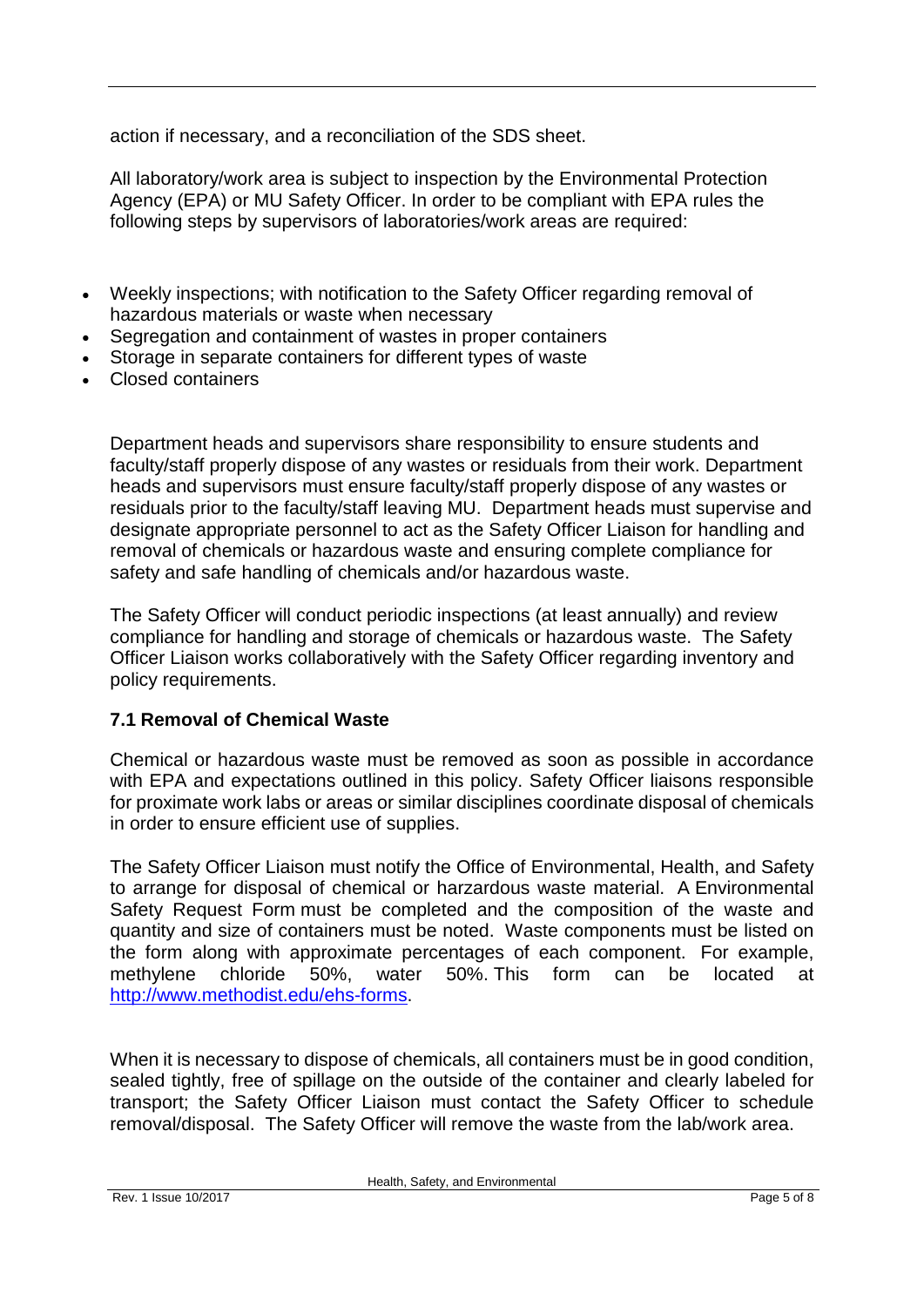# **8 Storage and Chemical/Hazardous Material Inventory Management**

A written current chemical inventory shall be maintained for each campus location that stores/uses hazardous chemicals

The inventory list should include the location where the material is stored, the material name, manufacturer, Chemical Abstracts Service (CAS) number, quantity, major characteristic (flammable, corrosive, toxic, reactive) and expiration date.

The inventory should be checked every semester for each location; in addition to the departmental responsibility for maintaining inventory, the Safety Officer will conduct periodic inventory audits.

Copies of the current inventory and location of chemicals should be provided to the Office of Environmental, Health, and Safety and the Department of Public Safety on a semesterly basis.

Disposal arrangement for outdated chemicals or chemicals approaching end of shelf life, should be done at the time of inventory.

# **9 Laboratory Supervisors / Safety Officer Liaison Responsibilities**

- As designated by the department head, serves as Safety Officer Liaison
- Responsible to ensure appropriate safety procedures are followed and appropriate equipment is utilized by laboratory or work area occupants
- Completes Safety Data Sheets and maintains accuracy of information
- Monitors the procurement, safe use, and proper disposal of chemicals and/or hazardous materials
- Schedules with the Safety Officer hazardous waste disposal and oversees the handling of hazardous waste pending proper disposal
- Completes and updates annual chemical inventories as required

# **10 Safety Officer (Office of Environmental, Health, and Safety) Responsibilities**

- Conducts periodic inspections on chemical inventories of laboratory/work area chemicals and assures that personnel exposure to risk is minimized according to safety policies and local, state, and federal regulations
- Serves as a resource for chemical/hazardous waste handling, storage, and disposal
- Removes hazardous waste when notified by Safety Officer Liaison
- Maintains contact with EPA and appropriate regulatory agencies and ensure policy is updated accordingly

Health, Safety, and Environmental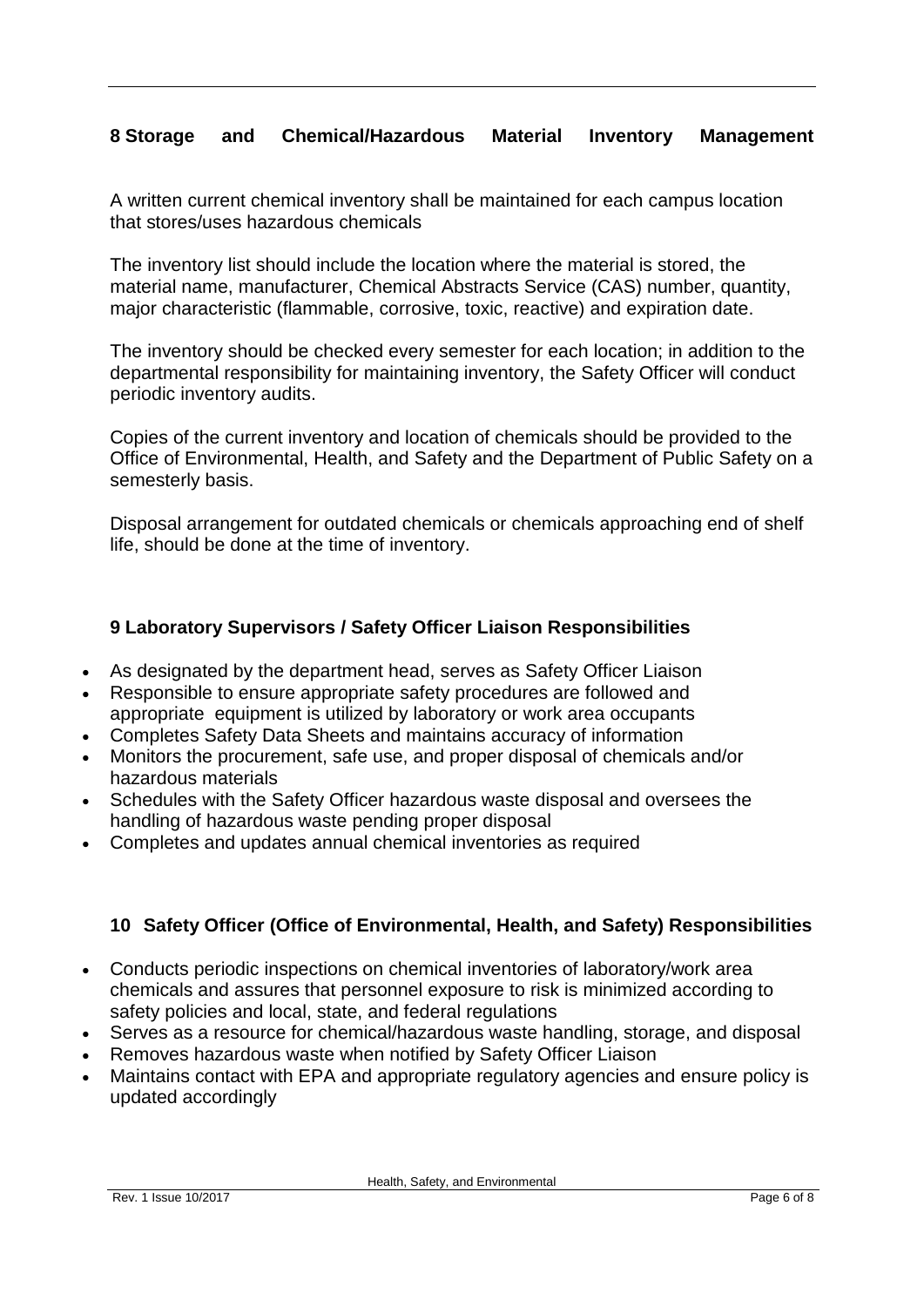# **11 General Safety Guidelines for Faculty/Staff Dealing with Hazardous Materials or Chemicals**

Label all storage area and chemical properly

Use fume hoods whenever possible

Be familiar with safe procedures regarding materials

Be informed about the SDS available for all chemicals in laboratory/work areas

Wear proper eye protection

Wear protective clothing to protect against spills/splashes

Wear gloves when appropriate

Consider other protective equipment (head protection, hearing protection, respiratory, foot protection, etc.)

Wash hands before leaving laboratory/work area

Keep exposed skin covered

Avoid leaving long hair loose, wearing loose clothing, especially in close proximity to flames and operating machinery

Never use mouth to pipette chemicals

Follow fire prevention safety (store flammables in appropriate cans; do not store incompatible chemicals together; do not store flammables in standard refrigerators, etc.)

Report any compliance or other issues to the Safety Liaison, Safety Officer, and Supervisor immediately

#### **12 Referenced and applicable documents**

New Chemical/Material Safety Approval Form

Environmental Safety Request Form

Health, Safety, and Environmental